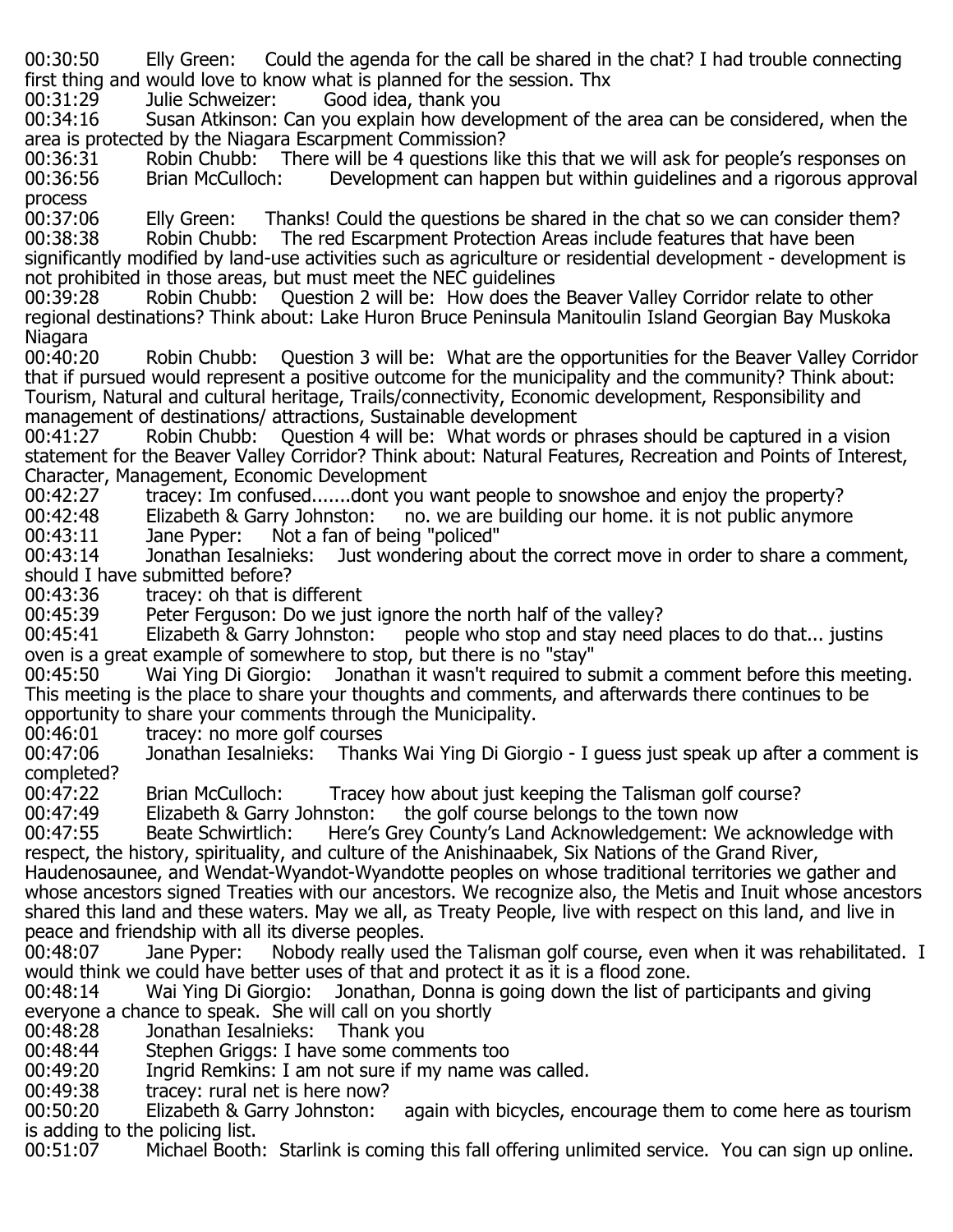00:51:49 Beate Schwirtlich: My question is, what's Plan B. Is tourism development the major plan for the valley? What other options are on the table? 00:52:01 Lillian Mortensen: good to know. thanks!<br>00:54:19 Elizabeth & Garry Johnston: active recreat active recreation outdoors is great .. but we need the infrastructure to handle it 00:56:34 Jason Petznick: Think I got skipped there<br>00:58:54 Jane Pyper: I think the Beaver Valley h 00:58:54 Jane Pyper: I think the Beaver Valley has been "discovered"!<br>00:59:44 Jane Pyper: You missed Jason! 00:59:44 Jane Pyper: You missed Jason!<br>00:59:51 Christine Frv: Agreed! We will ha 00:59:51 Christine Fry: Agreed! We will have growing pains, but the opportunities are exciting.<br>01:00:25 Wai Ying Di Giorgio: I see Jason's hand up: I'll let Donna know 01:00:25 Mai Ying Di Giorgio: I see Jason's hand up; I'll let Donna know<br>01:00:47 Suzanne Boswell: The real question is "how much growth do The real question is "how much growth do we desire?" The more growth and opportunity realizes greater issues. 01:01:23 Christine Fry: Agreed, so focus and intent is important.<br>01:01:47 Brian McCulloch: Besides garbage, we are seeing d Besides garbage, we are seeing dog poop and even worse, dog poop bags left at the side of the road or side of the trails. I work with the Friends of the Kimberley Forest and we had a volunteer collect about 100 bags at the end of March. 01:02:21 Jane Pyper: Great work Brian on the Kimberley Forest<br>01:02:28 Suzanne Boswell: Amount and type of growth deterr Amount and type of growth determine the type of visitor to the area. Ie: school vs hotel for example? 01:03:05 Ingrid Remkins: Yes, thank you so much, Brian and all volunteers!<br>01:03:19 Suzanne Fleming: Yes garbage is huge..I have seen so many Yes garbage is huge..I have seen so many tissues, PPE etc on the trails. It was a disaster down at Hoggs Falls with garbage all over the parking lot.<br>01:03:42 Suzanne Boswell: A lot of the facilities for garbage receptacle A lot of the facilities for garbage receptacle and washrooms have been removed<br>01:04:13 01:04:13 Christine Fry: Due to covid?<br>01:05:45 Stephen Griggs: Yes 01:05:45 Stephen Griggs: Yes<br>01:06:25 Christine Frv: Meani 01:06:25 Christine Fry: Meaning some of the problems this year may be just due to the pandemic.<br>01:07:02 Suzanne Boswell: More people, less service outlets 01:07:02 Suzanne Boswell: More people, less service outlets<br>01:07:03 Stephen Griggs: I have some comments 01:07:03 Stephen Griggs: I have some comments<br>01:07:14 Suzanne Fleming: Along with the in 01:07:14 Suzanne Fleming: Along with the increase in people visiting in the area<br>01:10:27 steve: agreed about airbnb issues. No where to stav. Balancing selfishly wa steve: agreed about airbnb issues. No where to stay. Balancing selfishly wanting to keep it the way it is and the coming growth - needing to manage this. We could be the new Prince Edward County with all that we can offer - if we want to 01:10:30 Jane Pyper: Agree with stewardship concept<br>01:11:45 Suzanne Boswell: Is that what the commui Is that what the community wants? To be the next Prince Edward County? Perhaps the amount of growth we desire should be discussed?<br>01:12:27 Jane Pyper: The future of Talisman needs to be discus The future of Talisman needs to be discussed as part of Beaver Valley visioning - it is in the heart of the valley 01:12:30 steve: thats my point. I like it the way it is but if its going to grow it needs management  $01:13:12$  Beate Schwirtlich: Suzanne, agree, that's an important question. 01:13:12 Beate Schwirtlich: Suzanne, agree, that's an important question.<br>01:13:23 Jane Pyper: I also agree that is an important question 01:13:23 Jane Pyper: I also agree that is an important question<br>01:13:58 Neil Gold: Sorry, I need to drop off this call by 11am. Sorry, I need to drop off this call by 11am. I'm based in Collingwood (11 years, family of 5 from TO originally). Kimberly and area are a frequent destination by bike.

I manage Canadian Sales for Cycling Sports Group with brands like Cannondale, GT, Schwinn & Charge.

Cyclist must follow the same rules as drivers:

http://www.mto.gov.on.ca/english/safety/bicycle-

safety.shtml#:~:text=You%20can%20ride%20on%20most,bike%20to%20the%20other%20side

What we need:

- highlighted cycling routes, dedicated trails for hikers and bikers (using TrailForks app) and waypoints/destinations

- embrace electic bikes (ebikes) on trails, roads & commuting

- permanent bike maintenance post with tools, pump and water (across from the Kimberly General Store or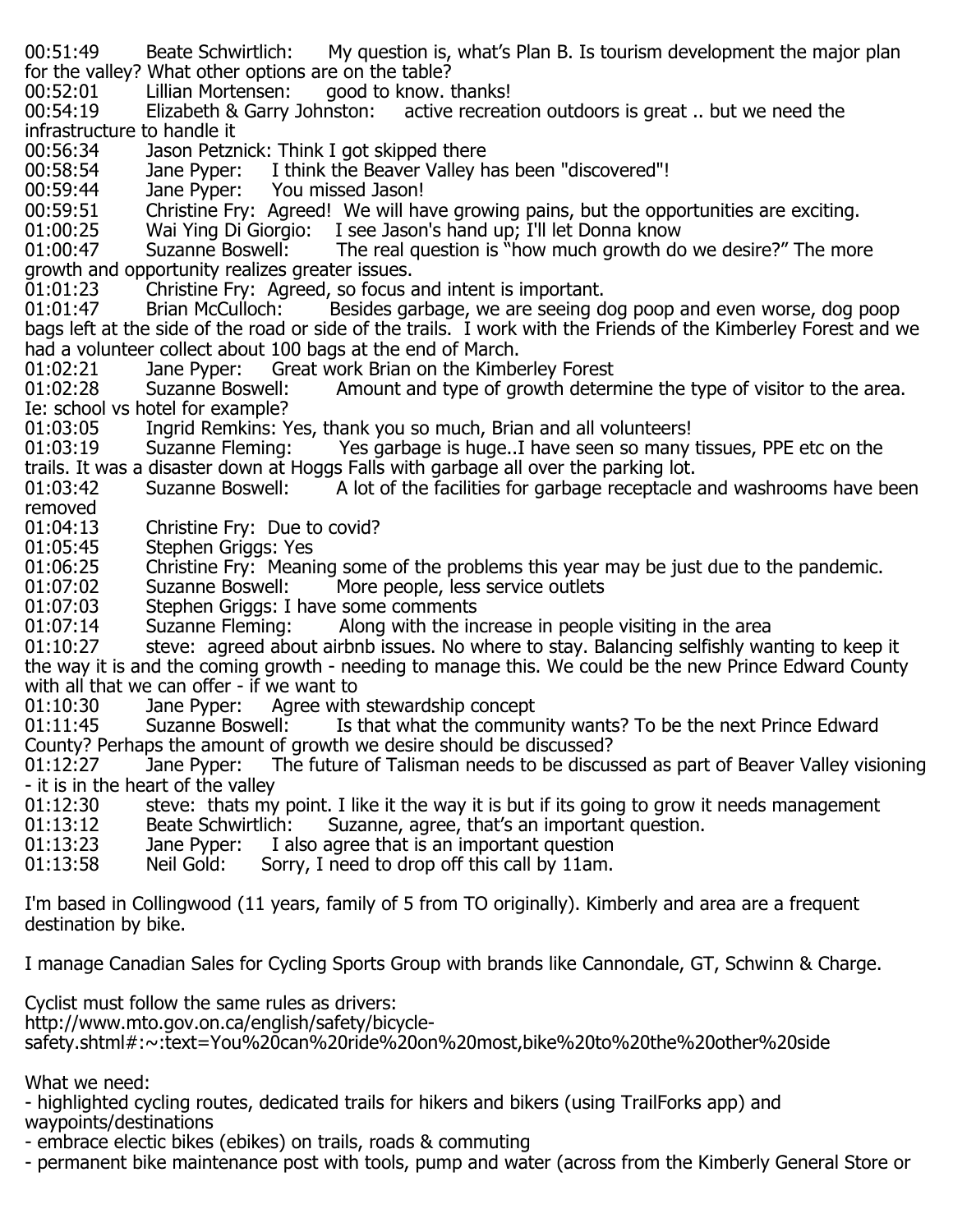alternative safe location)

Groups to help: https://collingwoodoffroadcycling.com/ https://scmbc.ca/ http://www.collingwoodcyclingclub.ca/<br>01:14:03 Meil Gold: Thank you 01:14:03 Neil Gold: Thank you for hosting!!<br>01:14:32 Wai Ying Di Giorgio: Thank you for 01:14:32 Mai Ying Di Giorgio: Thank you for attending<br>01:15:19 Suzanne Fleming: I have to drop off...thar 01:15:19 Suzanne Fleming: I have to drop off...thank you for hosting<br>01:15:56 Wai Ying Di Giorgio: Thanks Suzanne - if you have other comm Thanks Suzanne - if you have other comments please feel free to send them through the Municipality I do not think that the Talisman buildings are where we should look for future development. it is history, not the future. Agree with Stephen Griggs and the public ownership of Talisman - it should stay public<br>01:17:06 Michael Booth: For those that mentioned cyclists on the roads in the area...a few years back the Province had signs on Grey Rd 13 saying bike lanes were going to be installed throughout the Valley. Nothing happened and the signs vanished . . .go figure and too bad. BTW a safe bike lane is at least4 ft wide not 2 ft wide!<br>01:17:48 Elizabeth & Garry Johnston: 01:17:48 Elizabeth & Garry Johnston: Grahame... type your comments here<br>01:17:58 Mary-Kate Craig: I would be great if the approach and metrics o I would be great if the approach and metrics of the emerging plan were rooted in a changing economic approach. Can we bring in circular economy thinking? Can doughnut economics be used as a measurement model? Can we incorporate gift economy thinking? I am excited for what could be possible. This region could be a model for a transformed, resilient region.<br>01:17:58 Wai Ying Di Giorgio: Grahame, you can share your comments in this cha 01:17:58 Wai Ying Di Giorgio: Grahame, you can share your comments in this chat box<br>01:18:23 Theresa McDiarmid: Four quick points that haven't been mentioned yet: 01:18:23 Theresa McDiarmid: Four quick points that haven't been mentioned yet:<br>01:20:22 Mary-Kate Craig: This region holds important carbon stores and biodive This region holds important carbon stores and biodiversity that have economic value if we are thinking in terms of natural capital accounting.<br>01:21:38 Theresa McDiarmid: Agricultural activity that has been Agricultural activity that has been in the valley before any tourism; consider the farmers' roles and the opportunities for small scale agriculture as large scale is still protected; consult with associations re activities e.g. snowmobiles, cycling; look at developing opportunities in Markdale and Flesherton to take pressure off the valley; look at similar areas and how they have managed increased tourist and recreational activity<br>01:22:26 – Peter Ferguson: Peter Ferguson: Per Beate's question: Plan B is what? Council has raised the spectre of overtourism, which is a concern. At the same time, it is trying to sell the Talisman properties for a profit. That is likely to mean a tourism operation. Kimberley is already overburdened by tourism; sit on my porch of a Saturday afternoon and count the speeding, blatting motorcycles. The Talisman action coalition has asked

Council to declare a 3-month hiatus on its efforts so that citizens may develop an alternate scheme. That would be productive.

Agree that agricultural needs should be considered, especially support for local food production

Agree with Peter on Talisman. There is an important opportunity here, not to "maximize profits".<br>01:23:36 Beate Schwirtlich:

I also agree with Theresa, small scale agriculture could be a good fit for the valley I think.<br>01:23:53 Mary-Kate Craig:

I love the idea of thinking in terms of watershed. Important for farmers to be leading the emerging movement of land stewardship<br>01:25:14 Michael Booth: Under the category of less is

Michael Booth: Under the category of less is more . . . there are too many websites that promote the area. I believe that one large site well designed with a robust search feature should be deployed to promote the amenities of the area.

Jamie Drummond: In addition to my comment about bags of garbage being dumped in the bushes on the road down from the Amik subdivision throughout the summer, the majority of it was "party garbage" (drink cups, beer cans etc.), so I would assume that it was from people partying in rentals.<br>01:27:00 Telizabeth & Garry Johnston: just want to mention that the police was having a hard

just want to mention that the police was having a hard time with snow boarding on the road. using side roads for recreation was a problem as well... when clubs were

closed<br>01:28:27 Jamie Drummond: On a lighter note, during the summer I stopped the car to pull three bags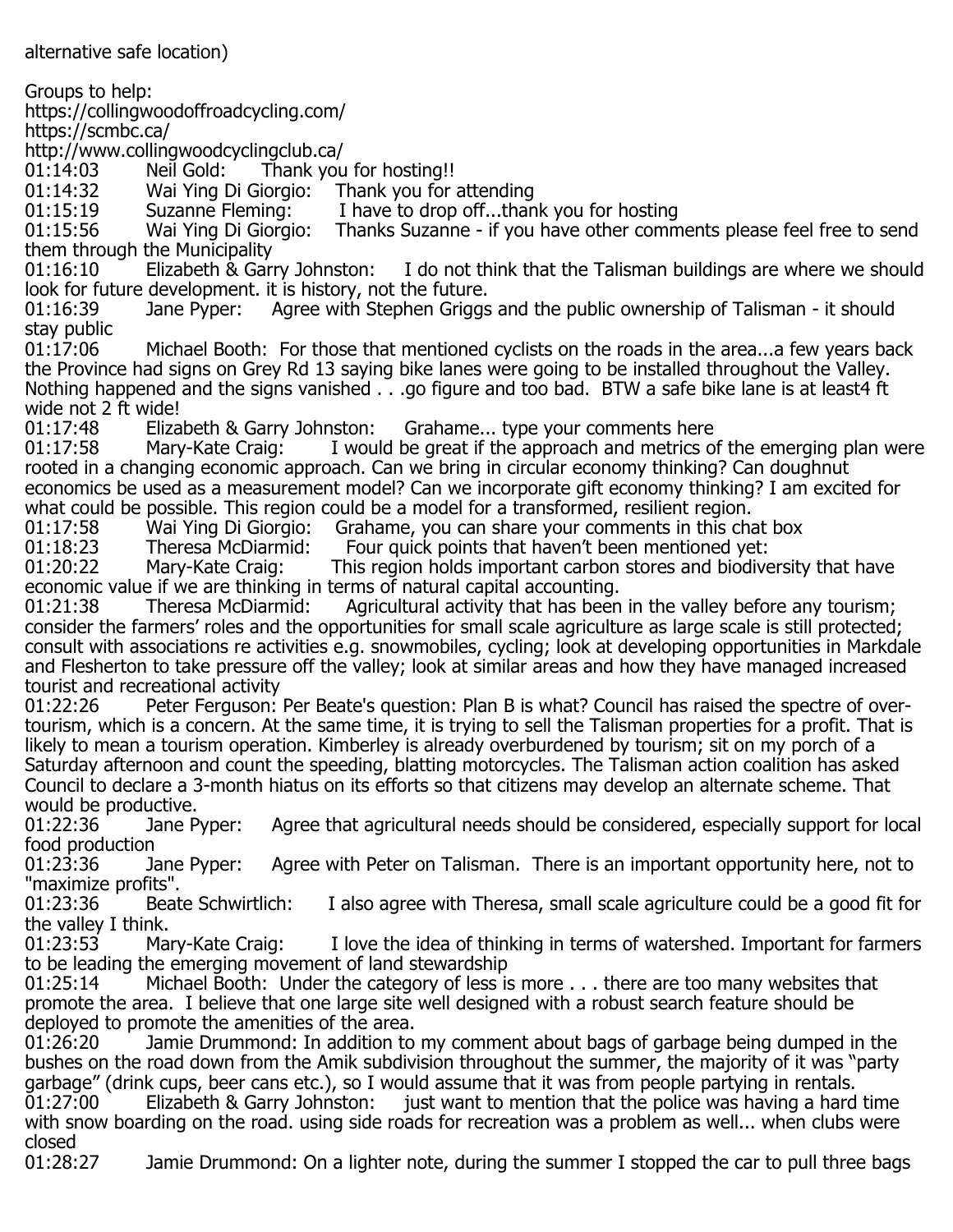out of the bushes and put them in the back of the car. However, my wife noted that someone stopped and took pics of me doing that, probably thinking that I was dumping garbage!

01:31:00 Elizabeth & Garry Johnston: LOL Jamie … everyone has camera's these days. We have 7 trail cams on our property now, some send pics right away to our phones! So the police are called before they get to the bottom of the hill!<br>01:35:23 Robin Chubb: Pea

01:35:23 Robin Chubb: Peace & Quiet (Elizabeth & Gary)<br>01:39:27 Jamie Drummond: Just out of interest, where is yo

01:39:27 Jamie Drummond: Just out of interest, where is your place Elizabeth and Garry?<br>01:39:48 Peter Ferguson: Talisman should be developed as the economic/social-service/h

Peter Ferguson: Talisman should be developed as the economic/social-service/housing/arts anchor of the valley.<br>01:40:29 Ingrid

Ingrid Remkins: I would love to see a portion of the valley floor designated and protected as a wildlife sanctuary.<br>01:40:44 Eliza

01:40:44 Elizabeth & Garry Johnston: Jamie... we bought the Talisman tube park 50 acres.<br>01:41:10 Elizabeth & Garry Johnston: jamie, my husband was born in markdale, he is inves

jamie, my husband was born in markdale, he is invested his

whole life here!<br>01:42:30 Elizabeth & Garry Johnston: 01:42:30 Elizabeth & Garry Johnston: Jane said it... "get in front of it"  $01:45:36$  Jane Pyper: Please walk on the grass!

01:45:36 Jane Pyper: Please walk on the grass!<br>01:46:12 Christine Fry: If we could maintain a mo

01:46:12 Christine Fry: If we could maintain a more boutique feel rather than a Disney feel. Both support visitors, community and environment.

01:46:40 Jamie Drummond: Ah, so the big property on the corner.<br>01:47:06 Michael Booth: Agreed on the T. property. I think the au Michael Booth: Agreed on the T. property. I think the question is do the valley residents want primarily day trippers or longer stays? If the former then working with the B&Ber's and Air B&Ber's, etc is the way to go. If the latter then a developer for the T property would be a priority. Right now I thing the current economic environment (last 10 years) has already put a nail in that thought. The local municipality just does not acknowledge yet. . .<br>01:47:36 Elizabeth & Garry Johnston:

yes jamie, we are building our retirement home starting next year!<br>01:47:49

Mary-Kate Craig: In terms of diversity, equity and inclusion it would be good if there were multiple entry points for people to join the community. Can tiny houses, bunkies, yurts be part of this plan? How can this community be one that embraces young people especially those who wish to create land based lives as small scale, permaculture based farmers.

01:48:50 Jane Pyper: Great idea! I think we need affordable accommodation<br>01:49:11 Brian McCulloch: The Kimberley Forest group has found that visite

The Kimberley Forest group has found that visitors and users are quite responsive when we get a chance to speak with them. ie. walk your dog but not on the xcountry ski tracks, don't use the trails right after a rain when you can create mud pits, if you want to ride your ATV, please go to an area where that is the primary use<br>01:49:37 Elizabeth & Garry Johnston:

affordable accommodation or high expensive quality accommodation? it brings two different types<br>01:49:50 Mary-Kate Craig: I like tha

01:49:50 Mary-Kate Craig: I like that idea Christine that this region creates an identity of its own.<br>01:49:57 Jane Pyper: Maybe a bit of both 01:49:57 Jane Pyper: Maybe a bit of both<br>01:51:30 Beate Schwirtlich: Without affor

Without affordable accommodation, tourism activities are at risk  $-$  no where for workers to live. I believe that Collingwood already has this problem? Also, is there anything sadder than a generation who wants to live in the area they were born in, but can't due to housing pressures? What an awful reality.<br>01:52:11 Elizabeth & Garry Johnston:

01:52:11 Elizabeth & Garry Johnston: talisman is not where affordable accommodation will happen.<br>01:52:18 Mary-Kate Craig: The Talisman could be a perfect place for an intentional community. I The Talisman could be a perfect place for an intentional community. I visited a community in Ireland that built a village next to an existing village and it created a diverse and wonderful community that brought economic development, multiple entry points and was grounded in permaculture/stewardship.

01:52:58 Beate Schwirtlich: Well said Stephen!<br>01:53:45 Ingrid Remkins: Thank you, Stephen, for

01:53:45 Ingrid Remkins: Thank you, Stephen, for your wise words.<br>01:53:48 Iillian Mortensen: I Has anyone else seen the article on

Has anyone else seen the article on Talisman in the spring 2021 On the Bay? the owner states they have work already on the way for a Nordic Spa? Also talks about a deal in place with Hilton Hotels to build a boutique hotel.<br>01:54:27 Elizabeth & Garry Johnston:

Lillian - talk is cheap... when it happens, you and I will have a spa day!

01:54:53 Mary-Kate Craig:There is an upcoming conference with worldwide examples of villages build with intention. https://withpresence.co/in/re\_build/re-build-online-festival